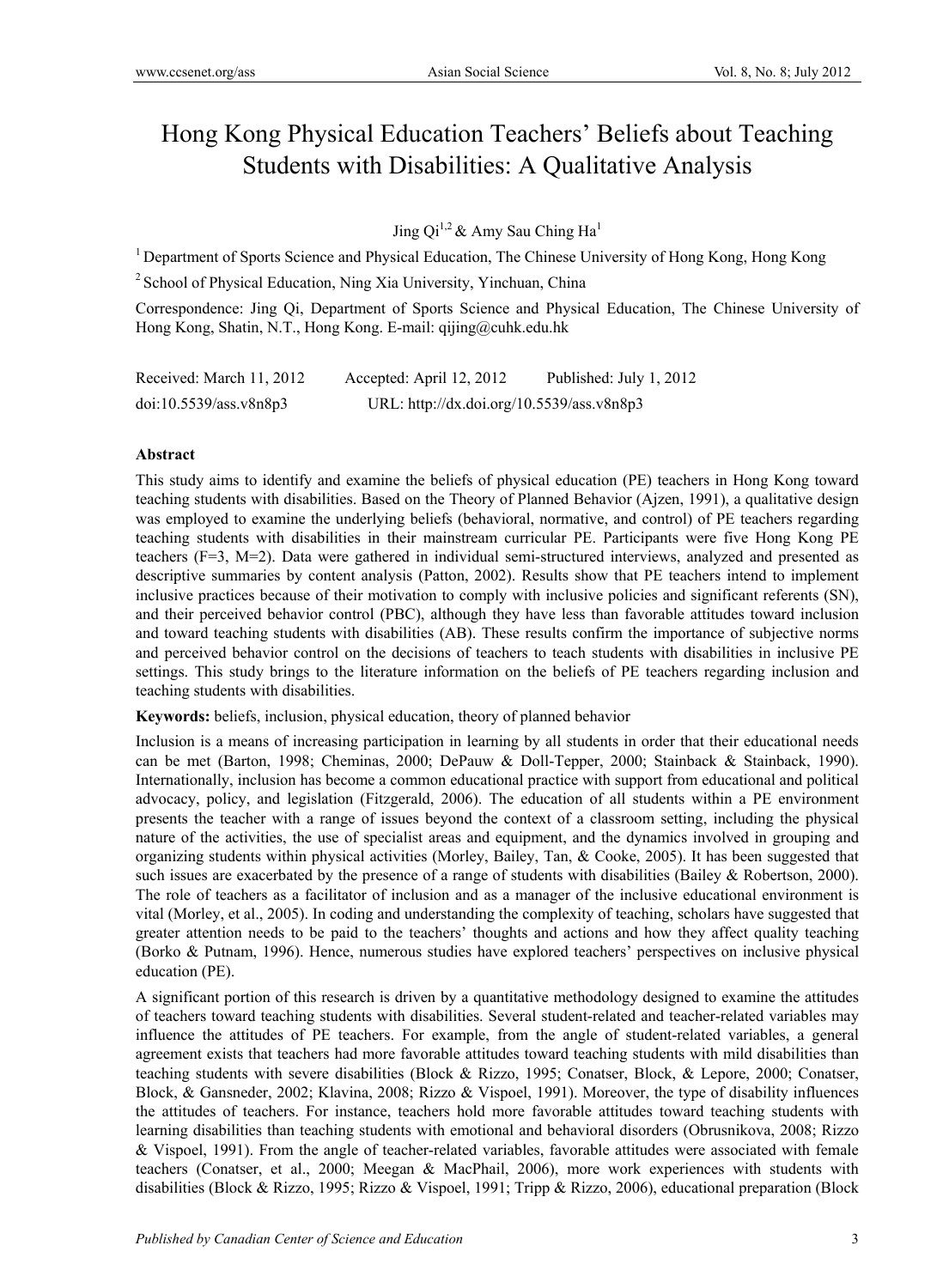& Rizzo, 1995; Klavina, 2008; Tripp & Rizzo, 2006) and perceived competence (Block & Rizzo, 1995; Conatser, et al., 2002; Obrusnikova, 2008; Rizzo & Vispoel, 1991; Tripp & Rizzo, 2006).

A limited number of other studies have also generated interview data to report teachers' perceptions on inclusive PE (Hodge, Ammah, Casebolt, Lamaster, & O'Sullivan, 2004; LaMaster, Gall, Kinchin, & Siedentop, 1998; Lienert, Sherrrill, & Myers, 2001; Morley, et al., 2005; Sato & Hodge, 2009; Sato, Hodge, Murata, & Maeda, 2007; Smith, 2004). For example, Sato *et al.* (2007) described the beliefs of experienced middle school and high school PE teachers in Tokyo regarding teaching students with disabilities. They found that PE teachers had developed beliefs about teaching students with disabilities that fall within a continuum, ranging from favorable (influenced by satisfying experiences) and ambivalent (doubts about the benefits of integration for some students and doubts about their own efficacy) to unfavorable (opposition to the integration students with severe disabilities). Hodge et al. (2004) studied the behaviors and the beliefs of experienced high school PE teachers in suburban school districts in the United States regarding teaching student with disabilities. They found teachers were positively disposed to inclusion as an educational philosophy, but had differential efficacy in achieving successful inclusion and encountered challenges to establishing inclusive practice. Morley et al. (2005) explored the perceptions of secondary school PE teachers regarding the inclusion of children with disabilities. They found that teachers' perceptions regarding inclusion are primarily based on the level of participation that may be achieved by children with disabilities, and that this level is affected by the activity area, level of support, and training opportunities available to them.

### **1. Hong Kong Context**

Since the 1970s, the Hong Kong Special Administrative Region (HKSAR) Government has been attempting to move toward the integration of students with special educational needs into ordinary schools (The Hong Kong Government, 1977). For example, the *White Paper on Rehabilitation-Integrating the Disabled into the Community: A United Effort* (1977) has formulated the policy on rehabilitation and raised increasing concern of the public about the disabled. In 1995, the Hong Kong Government issued the *White Paper on Rehabilitation-Equal Opportunities and Full Participation: A Better Tomorrow for All* and reaffirmed the policy of integration. At present, the Hong Kong Education Bureau encourages and supports the placement of students with mild to moderate disabilities in mainstream school as much as possible and still intends to retain a range of special schools to meet the needs of those students with severe and complex disabilities (Education Bureau, 2008). Regarding catering to the needs of those with mild to moderate disabilities, mainstream schools are encouraged to adopt a whole-school approach to promote the quality of Hong Kong integrated education by developing three inter-connected dimensions (i.e., school life or culture, policies, and practices). In the 2009-10 academic year, 297 primary schools and 282 secondary schools applied for study support funding (Legislative Council, 2010), which is a significant educational reform advancing the whole-school approach. This move toward integrated education is foreseen to continuously to affect educational decisions across all sectors in Hong Kong in the coming decades (Forlin, 2007). There is little doubt that as the movement toward inclusion progresses, educators will have significantly opportunities to teach students with disabilities in their classes. According to the Whole School Approach to Integrated Education Operation Guide (Education Bureau, 2008), students with disabilities or/and special educational needs (SEN) are, generally those who need special educational support because they have learning disabilities in one way or other. The major types of disabilities or SEN include special learning disabilities in reading and writing, metal retardation, autism, attention deficit and hyperactivity disorder (ADHD), physical handicap, visual impairment, hearing impairment, and communication disabilities. In this study, the term 'students with disabilities' is used to mean students with SEN or/and disabilities.

With regard to inclusive educational practices, several local studies have revealed that Hong Kong teachers, who are involved in the movement toward inclusion, have strong commitment to inclusion and are optimistic about the benefits they observed in social interactions among students as well as in creating a receptive culture in schools (Crawford, Heung, Yip, Yuen, & Yim, 1999; Forlin, 2007; Wong, Pearson, & Lo, 2004; Yuen & Westwood, 2001). However research in the area of PE is significantly limited. Only one study compared the attitudes of pre-service and in-service PE teachers toward inclusion and toward teaching students with disabilities in Hong Kong and Mainland China. Accordingly, both pre-service and in-service teachers philosophically support inclusion, but numerous concerns and different opinions exist. For example, most teachers disagree with the inclusion of students with severe disabilities into regular PE classes. From Sato et al. (2007), Morley et al. (2005), and Hodge et al. (2004) we have studied the perceptions and beliefs of PE teachers regarding inclusion in Japan, United Kingdom, and United States, respectively. However, only a few studies on the beliefs of PE teachers in Hong Kong regarding inclusion and teaching students with disabilities have been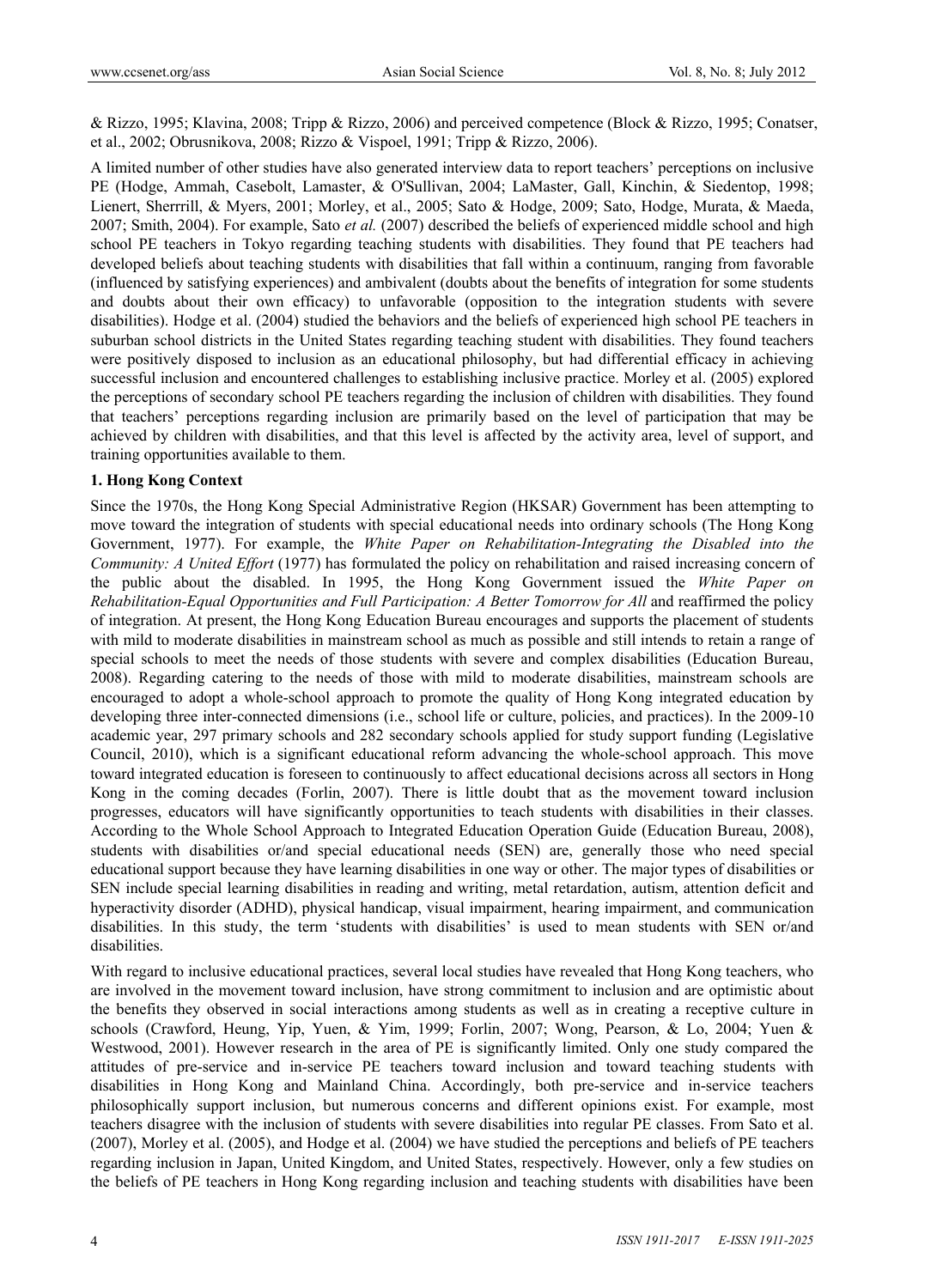published. Taking cue from the research gap, this study aimed to examine the beliefs of PE teachers in Hong Kong toward teaching students with disabilities.

### **2. Theoretical Framework**

The theory of planned behavior (TPB) (Ajzen, 1985, 1991, 2005) served as the theoretical basis for this study (see Figure 1). According to the TPB, volitional human behavior is immediately preceded by intention to engage in this behavior. Behavioral intention is predicted, in turn, by three main determinants: attitude toward the behavior (AB), subjective norm (SN), and perceived behavioral control (PBC). The extent to which individuals view a particular behavior positively (attitude), think that significant others want them to engage in the behavior (subjective norm), and believe that they are able to perform the behavior (perceived behavioral control), serve as direct determinants of the strength of their intention to carry out the behavior.

Each of these three direct determinants of behavioral intention is influenced, in turn, by an indirect determinant. Indirect determinants are based on a set of salient beliefs and evaluations of these beliefs. Salient behavioral beliefs about the outcomes of a particular behavior, as well as evaluations of these outcomes, produce an 'attitude toward the behavior (AB)'. Salient normative beliefs about whether important others approve of the behavior, as well as the individual's motivation to comply with these perceived norms, constitute a 'subjective norm (SN)'. Salient control beliefs about facilitators of or obstacles to performing the behavior (such as skills, resources, opportunities, etc.), as well as the strength of each of these beliefs, determines 'perceived behavioral control (PBC)'. In combination, AB, SN and PBC lead to the formation of a behavioral *intention*. As a general rule, the more positive the attitude and subjective norm and the stronger the perceived behavioral control, the greater the intention will be for the individual to perform the behavior in question (Ajzen & Cote, 2008, p. 301).

The TPB has been used to explain teachers' intentions and behavior in the classroom, such as teacher beliefs and behavior in portfolio assessment (Schaaf, Stokking, & Verloop, 2008), teachers' adoption of new technology (Sugar, Crawley, & Fine, 2004), and teachers' beliefs concerning constructivist teaching practices (Haney & McArthur, 2002).

The TPB has also been used to evaluate physical education teachers' attitudes, intentions, and actual teaching behaviors, such as predicting PE teachers' intentions to offer physical active PE classes (Martin & Kulinna, 2004), and examining teachers' intentions toward teaching physical activity lessons and their actual behavior in the PE classes (Martin & Kulinna, 2005). In particular, the TPB has been utilized in describing PE teachers' beliefs and intentions toward teaching students with disabilities in inclusive PE settings (Conatser, et al., 2002; Hodge, et al., 2004; Sato & Hodge, 2009; Sato, et al., 2007). For example, Conatser et al. (2002) conducted a quantitative methodology and concluded that teachers' perceived behavior control and attitudes predicted their intentions toward teaching students with disabilities. Hodge *et al.* (2004), Sato and Hodge (2009), and Sato *et al.* (2007) were descriptive and qualitative. These studies bring to the literature information on PE teachers beliefs and intentions about the inclusion and teaching students with disabilities. Results of these studies have the potential to help guide approaches to facilitate inclusive implementations in PE.

Based on the TPB, this study aims to identify the underlying beliefs (behavioral, normative, and control) of PE teachers regarding teaching students with disabilities in their mainstream curricular PE. This information provided the basis for the understanding teachers' intentions to teach students with disabilities.

# **3. Method**

### *3.1 Participants*

Purposeful sampling (Patton, 2002) was used to select 5 secondary PE teachers from Hong Kong. Intensity sampling strategy of purposeful sampling was conducted in this study. Using the logic of intensity sampling, one seeks excellent or rich examples of the phenomenon of interest (e.g., experienced Hong Kong PE teachers who have taught students with disabilities), but not extremely or highly unusual cases (Patton, 2002). "Intensity sampling involves some prior information and considerable judgment" (Patton, 2002, p. 234). Selection of the teachers was based on criteria that paralleled those identified by Sato et al. (2007) and Hodge et al. (2004). First, all of them are PE teachers whose schools locate in New Territories and Kowloon of Hong Kong. Second, they are experienced teachers teaching PE at the secondary school level. Third, they have established reputations as effective teachers within their respective school districts. Fourth, they have at least five years of teaching experience in their schools. These criteria were used to ensure that the teachers have already reached to the 'maturity' stage of development (Katz, 1972). At this stage, 'teachers begin to ask questions of themselves and their teaching that focus on their insights, perspectives, and beliefs regarding teaching and children' (Stroot, 1996, p. 342). Participants could reflect on their experiences on teaching students with disabilities. Fifth, the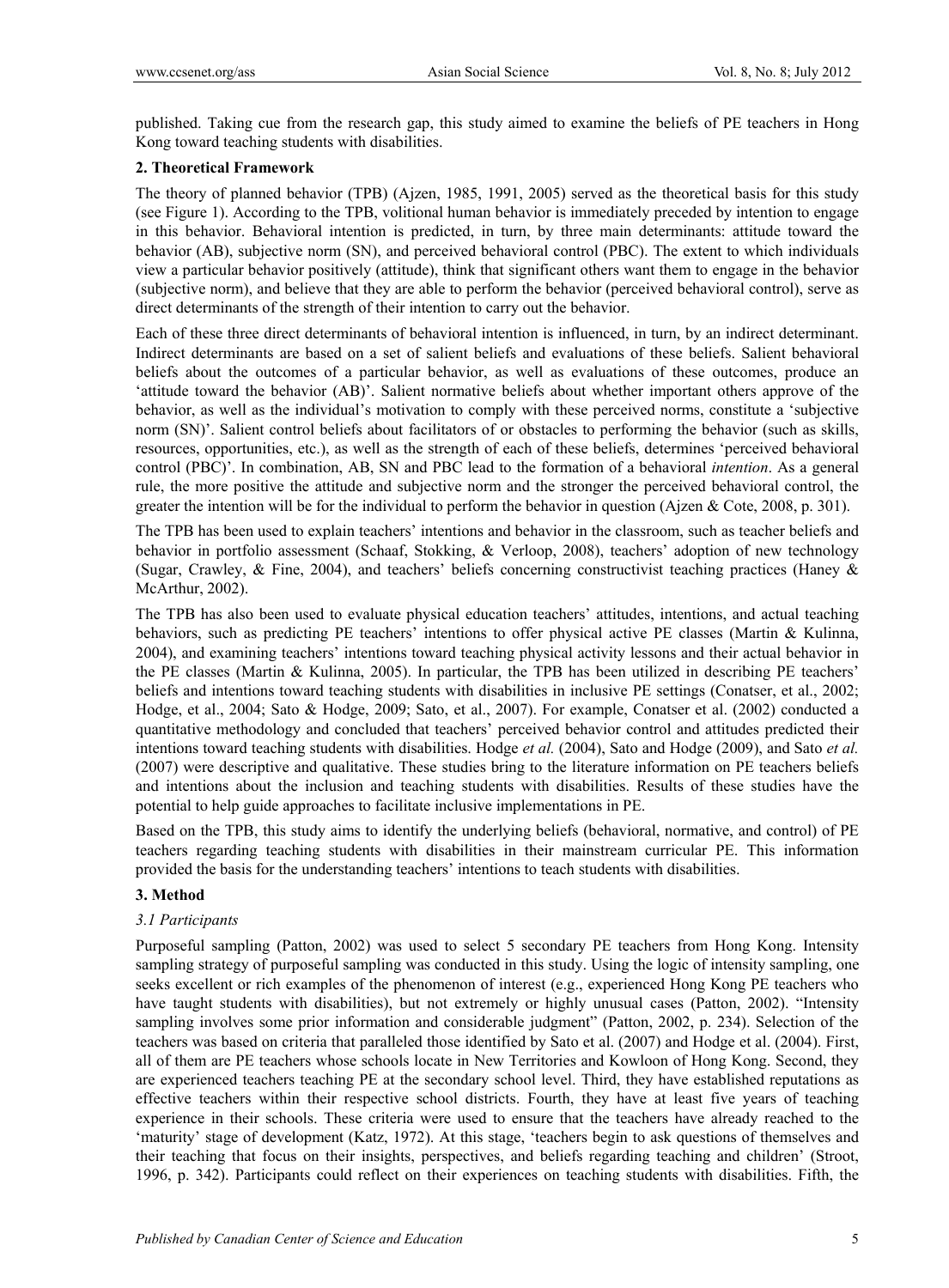teachers have taught classes composed of students without disabilities and at least one student with mild to severe disabilities.

Five teachers were contacted by email and asked if they are willing to participate in an inclusion study. All five teachers agreed and completed a follow-up demographic questionnaire. The questionnaire was concerning personal and their PE classes information (gender, age, education, taught grade, years of teaching PE, years of teaching inclusive PE, class size, coursework in adapted physical education, the type and number of students with disabilities). Then the five teachers were recruited to be the information-rich cases and were conducted the follow-up interviews. In this study, all five teachers are teaching classes composed of students without disabilities and at least one student with a disability (Grade 1 to Grade 7). Table 1 presents demographic data specific to teachers and students with disabilities. Pseudonyms are used to protect the privacy and anonymity of all teachers.

| Teacher    | Gender | Age | Years<br>experience<br>teaching PE | Class size | Disability types of students<br>(no. in class)                                                 |
|------------|--------|-----|------------------------------------|------------|------------------------------------------------------------------------------------------------|
| YING       | F      | 42  | 22                                 | 30         | Hearing impairment (1), Visual<br>impairment $(1)$                                             |
| LE         | M      | 36  | 14                                 | 40         | Autism (1), Attention Deficit<br>Hyperactivity Disorder (ADHD) (1),<br>Visual impairment $(1)$ |
| YOU        | М      | 43  | 20                                 | 35-47      | Autism $(1)$ , ADHD $(1)$                                                                      |
| <b>XIA</b> | F      | 32  | 9                                  | 40         | ADHD (1), Infantile paralysis (1)                                                              |
| YI         | F      | 34  | 10                                 | 40         | Physical impairment: legs handicapped<br>$(1)$ , Autism $(1)$                                  |

Table 1. Demographic information on teachers and their PE classes

*3.2 Data Collection* 

Semi-structured interviews (Patton, 2002) were conducted with participants in their respective schools. Prior to the interviews, the participants were contacted via electronic mail to arrange and conform the date, time, and location of interviews. One-on-one interviews were scheduled to avoid interference with the teaching schedules or important commitments of participants and to ensure that there is sufficient time for data clarification, elaboration, and evaluation. An interview guide was prepared, providing a framework for developing questions, sequencing questions, and deciding on which information requires greater consideration (Patton, 2002). Based on the format specified by Aizen (2002), literature review, research purpose, and expert opinions, the central interviews were designed to capture underlying beliefs of teachers relevant to teaching students with disabilities. Participants were asked what they perceived to be the benefits and the drawbacks of inclusion and teaching students with disabilities (attitudes), who would motivate and who would frustrate of them complying with inclusion policy and implementing teaching practices, and what factors make it easier and more difficult for them to teach students with disabilities in their mainstream PE classes (PBC).

All interview sessions lasted approximately 60 minutes and, with permission from the interviewees, were recorded on audio tape. During the interviews, key phrases, lists of major points made by the respondent and important quotations were documented to facilitate post-analysis. Interview transcripts varied in length, ranging from eight to ten double-spaced pages.

### *3.3 Data Analysis*

Interview data of this study were subjected to content analysis and organized and reported by using analytical framework approaches (Patton, 2002). Analytical framework approaches begins with an analyst's deduced propositions and then the researcher begins by examining the data. Following the analytical framework, the preparation, organization, and analysis of the interview data included five steps. First, after each interview, the researcher immediately transcribed the data and verified the data and tentative interpretations with the interviewee for accuracy and clarification on unclear areas. According to interviewees' comments, the researcher made minor fine-tuning to better capture their perspectives. Second, a systematic coding scheme made up of categories was developed from the TPB framework and review of the utilization literature. Third, data was coded according to the categories and schemes. Fourth, organizing and describing what has been collected from the interview data. Fifth, constructing interpretation, making comparisons with previous studies, and drew conclusions.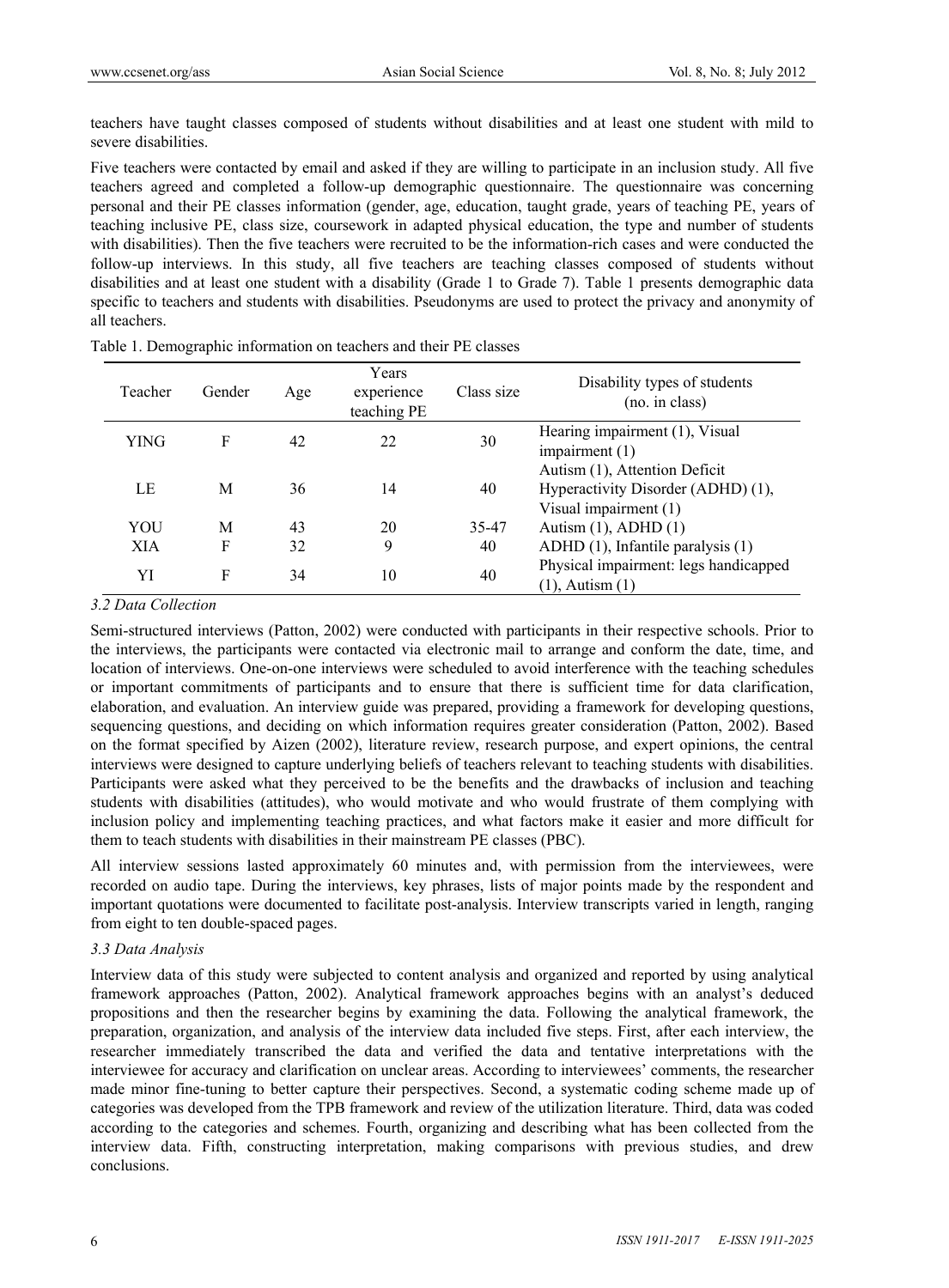# *3.4 Trustworthiness*

The trustworthiness of this study was established using three layer of strategies, namely, peer review (Creswell, 2007; Lincoln & Guba, 1985; Merriam, 2009), member checks (Merriam, 2009), and rich, and thick description (Merriam, 2009). A member checks was employed in this study for ensuring internal validity of credibility. In this study, participants indicated that the manuscript correctly reflected their meanings and opinions after making minor fine-tuning. Peer review provides an external check of the research. In this study, the peer reviewer was an experienced qualitative researcher. Throughout data collection and analysis, the role of peer reviewer was to read and comments on the researchers' logic of interpretations, to question the themes and issues the researchers pulled, or potentially overlooked, from the transcribed interview data. Rich, thick description was employed for enhancing the possibility of the results of a qualitative study "transferring" to another setting. In this study, specific information on every participant and their classes was presented. During interpreting and reporting data, thick description of findings was supported by adequate evidence in forms of quotes.

# **4. Results**

In the following section, the results from semi-structured interview were organized and reported according to the TPB components.

# *4.1 Behavioral Beliefs*

Generally, participants have expressed less than favorable attitudes toward teaching students with disabilities in their mainstream PE classes. They have identified six salient beliefs that are representative of their perceptions regarding the outcomes (positive and negative) of the behavior of teaching students with disabilities:

Offering equal chances for all students to engage in regular PE classes;

Improving the social competence of students with and without disabilities;

Damaging the self-esteem and self-confidences of students with disabilities;

Hindering the motor skill development of students with disabilities;

Dampening the confidence of teachers; and

Decelerating teaching schedules and disrupting teaching practices.

All five teachers agree that the concept of inclusion is good and ideal. For example,

MISS Ying: I think it's good for government to implement inclusion…It's really about giving equal opportunities, regardless of their ability and needs. Actually, during this process, all students, with and without disabilities, can develop their social ability. Students with disabilities enter the mainstream school and get new friends without disabilities. Students without disabilities still feel self-satisfied by offering help to their disabled peers.

Although inclusion is a good concept associated with equality and all students socially benefit from it, teachers claim that inclusion has negative impacts on students with disabilities (e.g., it hurts their self-esteem and self-confidences). Teachers believe that inclusion is unfair to students with disabilities. For example,

MISS YING: It's so unfair to him (a student with hearing impairment). When trying to follow instructions, he totally does not understand. It's obvious that he is trying his best to follow my words and match up to his peers, but he fails all the time even when I give him extra help by explaining clearly. I can feel that he is so embarrassed and frustrated.

MR. LE: It is miserable for him (an autistic student). He didn't understand my words and he can't perform the designated movements. Sometimes he just does his own thing and speaks randomly. Sometimes he is teased by his classmates. I think this has a negative effect on his confidence. Also, when using pair-up strategy in class, nobody is willing to pair with him at the beginning, although I arrange for an obedient student to pair with him. You can feel that he is hurt.

Meanwhile, teachers consider that the implementation of inclusive PE actually hinders the motor skill development of disabled students. For example,

MISS YING: I doubt it is really meaningful for him (a student with visual impairment) because there are so many activities he cannot do, such as basketball, football, games among others. I believe that he would be better educated in individualized programs, such as traditional special classes. Perhaps, the special physical educational programs he received in a special school would be better for his physical development.

Three teachers assert that teaching students with disabilities has negative impacts on their own confidences in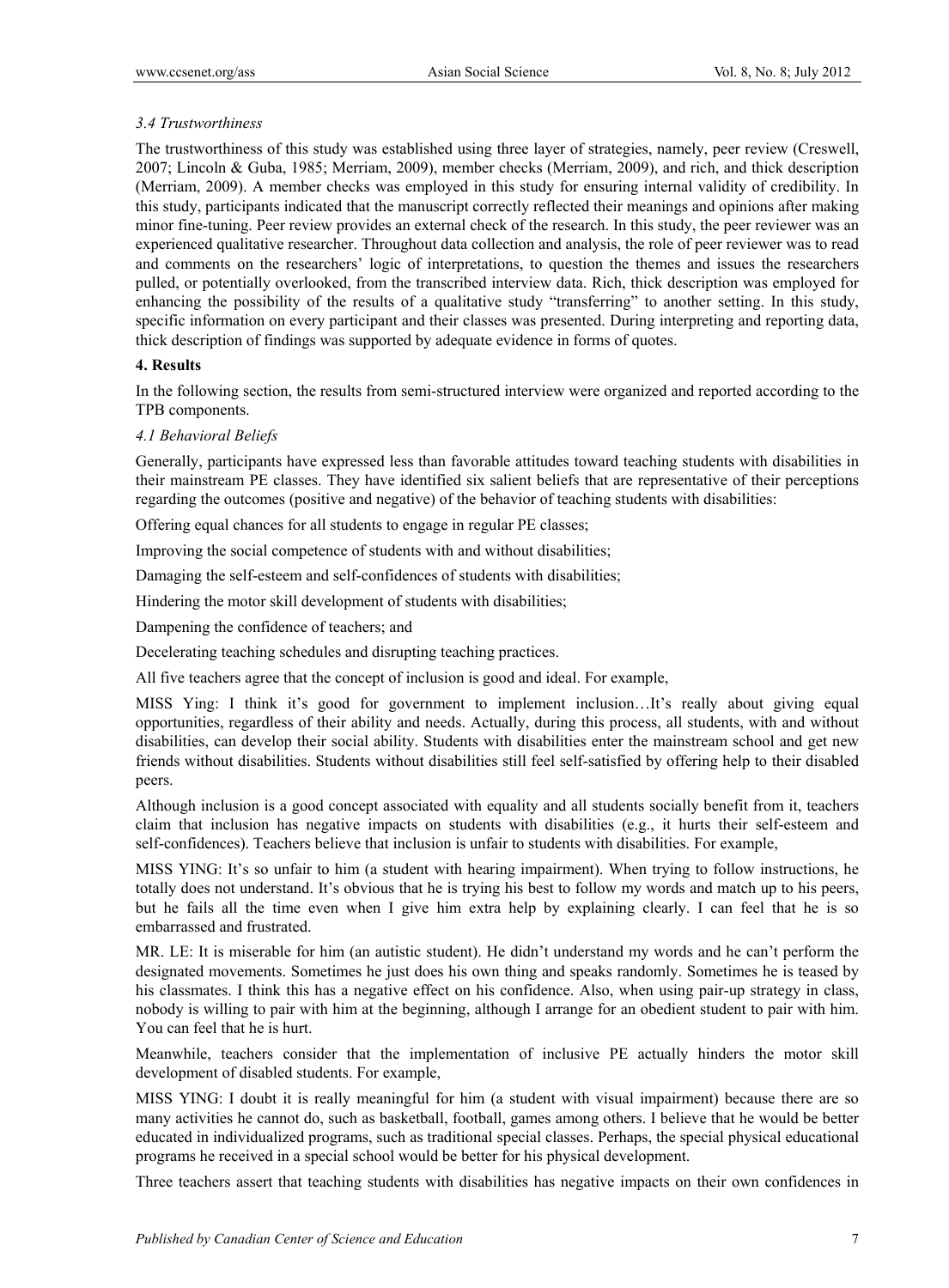teaching PE. They feel ill-prepared when they are not notified in advance of the presence of students with disabilities in their classes. Furthermore, teachers also feel they have inadequate academic preparation and professional knowledge relevant to teaching disabled students. These, in turn adversely affect their confidence in teaching. For example,

MISS YING: Sometimes I do not know the true disability at the beginning of the class. I feel frustrated because I can't teach that student with hearing impairment. Furthermore, I do not have confidence to teach all activities to disabled students. I doubt that I could provide appropriated instructions for all students.

In addition to dampening the confidence of teachers in teaching, inclusive PE decelerates teaching schedules and disrupts teaching practices. For example,

MR. LE: I pay more time and attention to get that autistic student engaged in class activities, but the process of inclusion slows down the whole teaching plan. It's really difficult to adjust the whole program to fulfill the needs of one or two student with disabilities.

# *4.2 Normative Beliefs*

Participants perceived inclusive education policies, school administrators, and coworkers (e.g., peers and social workers) as the significant referents to motivate them to perform the inclusive teaching practices. All teachers were motivated by the beliefs of professional teaching role and the willingness to comply with those in their school (administrators, peers, and social workers) and educational policies relevant to inclusion as much as possible. Accordingly, "no one expresses disagreement" over the implementation of inclusive PE. In addition, students with and without disabilities, and their parents also are the motivators which influence their performing the behavior of teaching students with disabilities.

MS. YING: My school follows the governments' inclusive policies and includes the students with various disabilities. So as a PE teacher, I must follow the school's policy and teach them. I treat them as 'normal' students and try my best to meet their learning needs.

The teachers get useful support from their own schools. Teachers were motivated to comply with their coworkers' suggestions about how to treat students with disabilities by communicating with school administrators, peers, and social workers in school meetings or informal talking. Teachers' acquired instructional, managerial, and behavioral information enhance their efficacy in teaching students with disabilities.

MR LE: Within our own school, we have physical education panel meetings at the beginning of the term where we get together to talk about how to deal with students with disabilities (e.g., type and characteristics of students, effective strategies, and decisions on what to do next). After participating in these meetings, I feel confident to teach students with disabilities. These kinds of communications and collaborations make me feel good in implementing inclusive practices.

The five teachers also claim that they get useful support from communicating with social workers in their schools.

MISS XIA: I always communicate with the social worker of our school to know the detailed characteristics of a student with ADHD. The social worker knows more information than teachers because she has been paying attention to the problems of this student and keeping contact with the parents of the student. When I face difficulties in teaching this student, I talk with the social worker to find information relevant to possible solutions.

In addition, students with and without disabilities, and their parents, also are influences that put teachers pressure to implement inclusive teaching practices. For example, three teachers indicated that they are not sure if the students with disabilities really want to be included into the mainstream schools and curriculum. Students without disabilities also serve as an important referent, helping or hindering in the implementation of inclusive PE. Teachers report that most students without disabilities welcome their peers with disabilities and intend to engage in class activities with them. However, there have been the issues of bullying among students with and without disabilities. The excluding attitudes of students without disabilities hinder teachers' inclusive teaching practices.

MR YOU: The students without disabilities are helpful and accepting of their classmates with disabilities. Their positive and kindly attitudes support my teaching practices. I don't need spare time to persuade the students without disabilities to pair up with their peers with disabilities. When an autistic student is not able to control his behavior, the helpful performances of his classmates without disabilities make me confident to teach such student.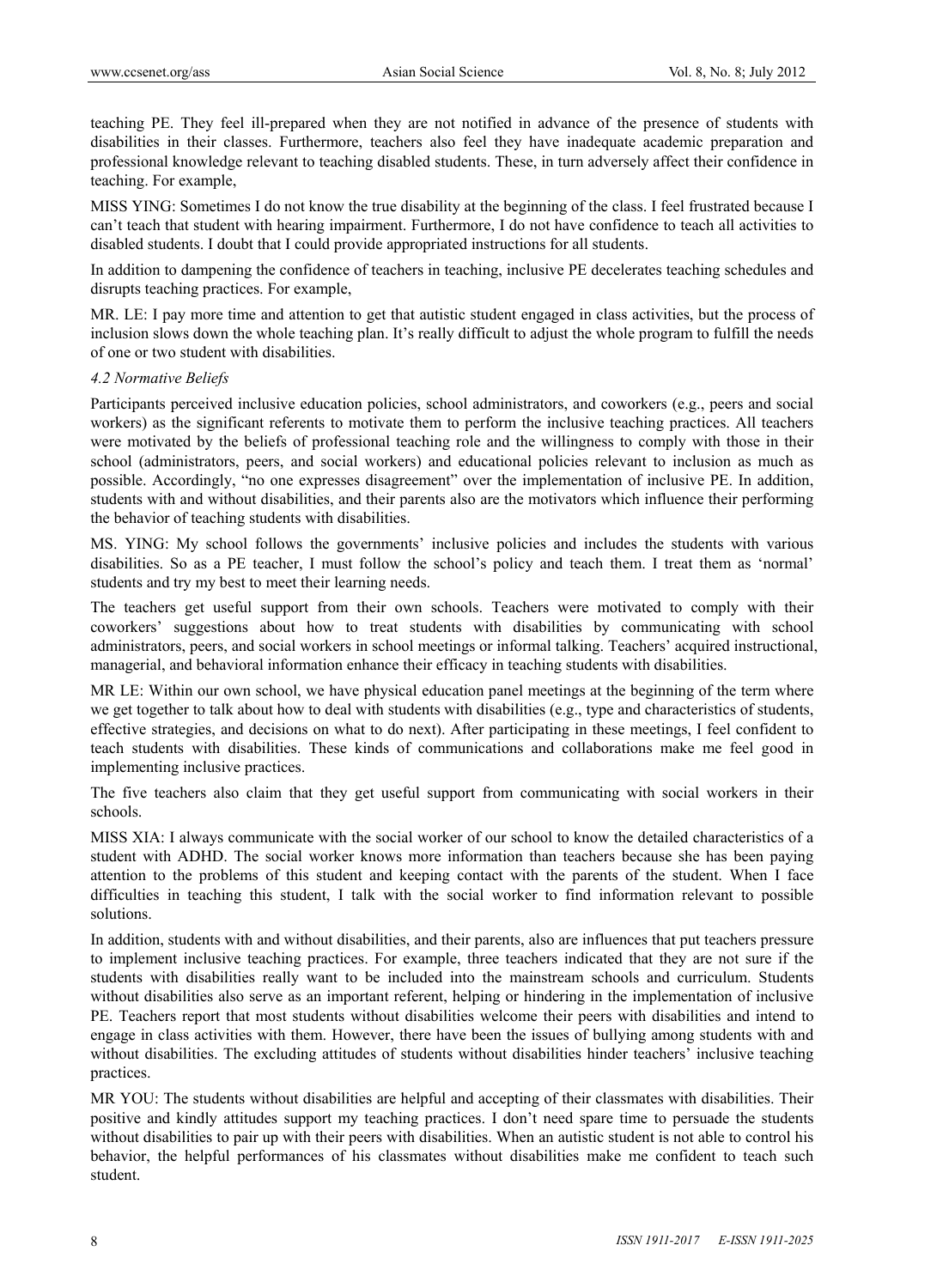MR. LE: I have a student with autism. When he can't express himself effectively, his fellow classmates without disabilities often laugh at them or bully him. It's a difficulty to teach students with disabilities to embrace their disabled peers……

The parents of students with and without disabilities also influence teachers' implementation of inclusive practices. For example, the parents of students with disabilities generally wouldn't like to admit the fact that their children belong to the disabled group. At the same time, one of teachers expresses that the negative attitudes of parents of students without disabilities toward inclusion take pressure to his teaching in PE class. In a word, the unwillingness of the parents of students with disabilities to offer detailed information about their children and the negative attitudes of parents of students without disabilities hinder teachers' actual inclusive teaching practices.

## *4.3 Control Beliefs*

The teachers in this study have identified class size, time, the type and severity of student's disability, the motivation of students with disabilities, the attitudes of students without disabilities, interaction with peers, and prior notification of presence of student with a disability as external factors that might aid or hinder their inclusive teaching practices. In addition, teachers' teaching experiences and professional knowledge relevant to teaching disabled individuals have been identified to be the personal factors which can facilitate and impede their inclusive implementations.

For all five teachers, the issues of class size and time are the two main strong themes emerged from the data. Teachers consider that in inclusive PE settings, having reasonable class sizes and staff ratios is more important than having adequate facilities or equipment for teaching students with disabilities. Consequently, teachers indicate that they have no quality time to give individualized attention to students with disabilities. For example,

MR. YOU: It doesn't matter if we have sufficient equipment in teaching. You know, we don't need to teach very difficult skills to students. However it's very important to have a smaller class size and staffing ratio. I try my best to deal with the present situation in which one or two students with disabilities are in a class of around forty students, but I can't give individualized attention and quality time to many students with disabilities and provide appropriate instructions for all students.

MR. LE: I can't keep my eye on more than one or two students with disabilities. I have regular students also. I am responsible for everybody in my PE class, not just students with disabilities.

The type of disability is a challenge for at least three teachers. Three teachers have expressed different views on teaching students with different types of disability. Mr. Le tends to have a more favorable attitude toward teaching "mentally" than "physically" disabled students. This is inconsistent with the attitudes of Miss Xia and Miss Yi. For example,

MR. LE: I think mentally disabled students can finish movements as long as they can understand. They can understand and follow your instructions if you give them more special care, while "physically" disabled students cannot practice some programs, like basketball. It is better to let "physically" disabled students receive special programs in separate schools. If included into a general school, it would be better, from a PE perspective, to let them go to the library to become helpers.

On the contrary, Miss Xia and Miss Yi point out that there is no big deal in fulfilling the learning objectives of a "physically" disabled student by adapting and modifying the learning environment.

MISS XIA: By knowing their skills and abilities, it's easy for teachers to choose modified equipment and programs to develop the skills of a student with a disability. However there are more problems in controlling behavior for a "mentally" disabled student. It would be better that they receive professional and one-to-one special care.

MISS YI: It's difficult to handle the behavior of a mentally disabled student because I'm not very sure that I can deal with his problem all the time.

Furthermore, for all five teachers, teaching students with severe disabilities is the most challenging practice. The five teachers disagree over the inclusion and teaching of students with severe disabilities in regular PE classes. Although there are few students with severe disabilities in the classes of these teachers, they all report that the process of teaching students with severe disabilities demands a significant portion of the time of the teacher due to the individualized attention required by these students.

MISS YING: All students should have an opportunity to get equal education, but for some students with severe disabilities, inclusion is problematic. There is a student with severe visual impairment that really has a tough time. His disability hinders his full participation in activities. I cannot pay attention to him all the time, and I am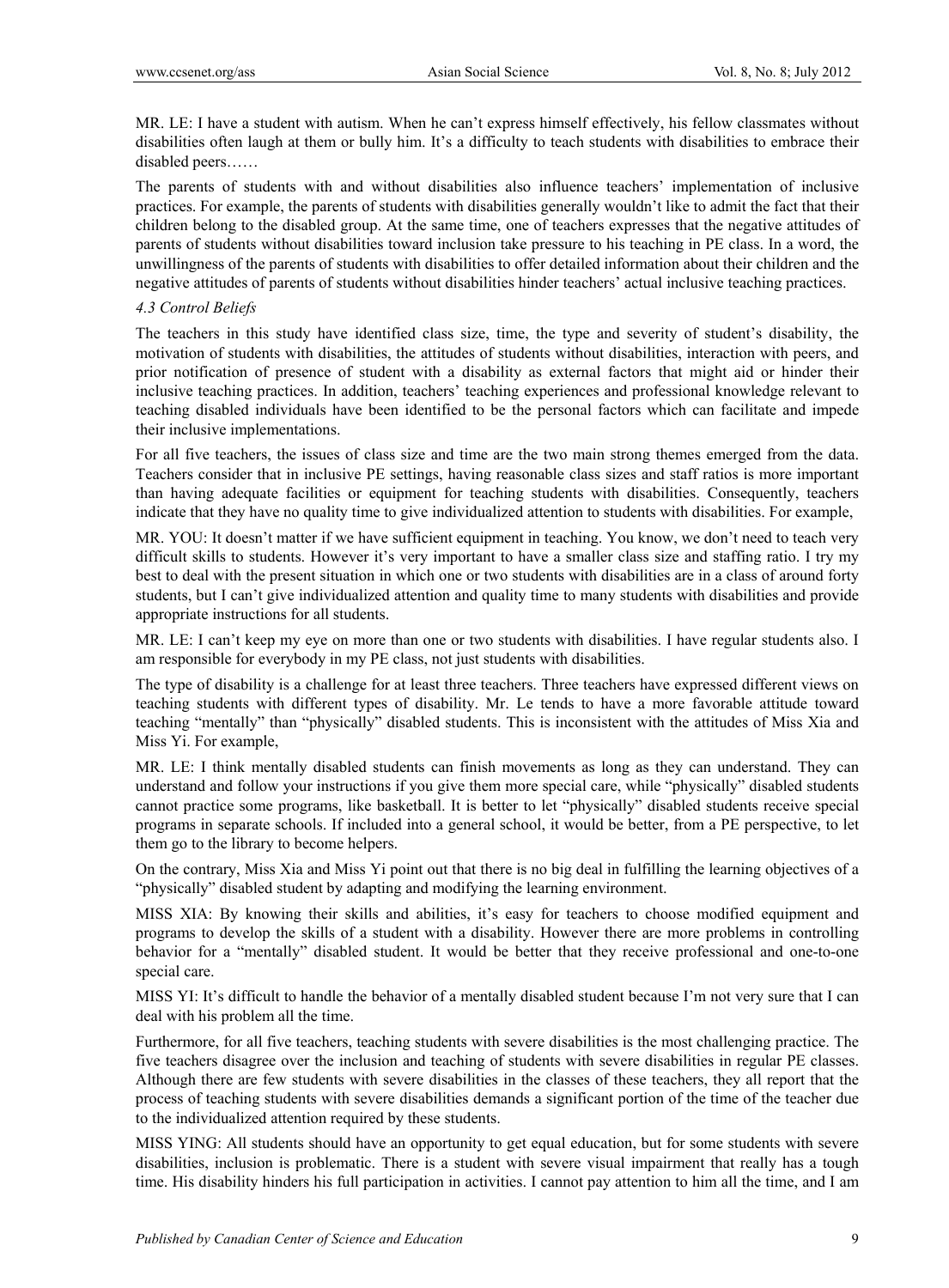afraid that I cannot teach him. I think that students with severe disabilities need to go to special classes to get appropriate individualized instructions.

The third strong theme that greatly concerns teachers is the lack of motivation to engage in class activities among disabled students.

MISS XIA: Following the school's policy, I welcome students with disabilities to attend my class as long as they are supported by their parents. However I found that the students don't always want to take part in class activities. He (an autistic student) worries about being laughed at by other classmates. He is afraid that he can't keep up with the teaching schedule. He refuses to join for no particular reason. Sometimes, I feel that he just wants the PE class to end as fast as possible. His appearance worries me.

MISS YI: Even if teachers try very hard to encourage him (a student with ADHD) and his peers are willing to help him, he still does not want to take part in class activities. He is unwilling to cooperate.

However, teachers point out that not all students without disabilities are welcome their disabled peers to study together with them; some often laugh at them and bully them. The excluding attitudes of students without disabilities toward their disabled peers make teachers feel difficult to implement inclusive PE.

Although there are numerous concerns of inclusion, teachers also get supports in the school level. All teachers believed that communication with administrators and peers and prior notification of the inclusion of students with disabilities could enhance their efficacy.

In terms of personal circumstances, teachers referred to factors such as teaching experiences and professional knowledge relevant to teaching disabled individuals as facilitating or impeding their inclusive implementations.

The substantial teaching experiences in tackling individual differences is the most personal factor that can facilitate the implementation of inclusive PE. Teachers report that teaching experiences involving individual differences play a vital role in gaining confidence in teaching students with disabilities. Experienced teachers know how to deal with specific situations that occur in their PE classes because they always encounter highly diverse classes. They treat disabled students as low-ability individuals. In turn, they are confident in teaching them in their regular classes.

MISS YING: I have lots of teaching experience to enable me to tackle individual differences. I just treat students with mild disabilities as "normal students." I think I have enough experience to deal with a child with a disability. I understand the characteristics of these students and I arrange proper instructional environments for them. A child's mother really appreciates that I made PE lessons appropriate for her child with some kind of heart disease. She told me that her son enjoys PE class.

MR. YOU: I think experience is needed to accumulate confidence. At the beginning of the inclusion policy, I was not particularly sure of the real situation of students with disabilities, but I had the confidence to deal with it slowly because I have many years of teaching experience. It's not so difficult to include students with mild disabilities. My confidence increased with time and with accumulated experiences on teaching them.

Emerged from the teachers' interview data, the second personal factors that can influence inclusive teaching practices is their professional knowledge about how to teach individuals with disabilities. With the trend toward inclusion, three teachers express that they feel lack of professional knowledge and need to acquire information or training opportunities on how to teach students with disabilities effectively. Four teachers didn't take the course of adapted physical education (APE) during their academic preparations nor did they receive special in-service trainings on teaching PE to students with disabilities. The purpose of this course is to enable students to understand how physical education or sport can be individualized to meet the special need of students who are challenged by impairments or disorders. For example, Mr. You claims that in Hong Kong, the support for inclusion in the PE area is limited.

MR. YOU: At present, we can all handle the inclusion of students with mild disabilities. Within the physical education department, we hold group meetings regularly to talk about students with disabilities. We can get support from our own teaching experiences, but there is a need to get more information to teach them effectively if these cases are going to become more common.

However, the teacher who took the coursework of APE indicates that she can't construct the connections between the program and the actual assignment of teaching students with disabilities in a large inclusive class.

#### **5. Discussion**

For purpose of this study, the theory of planned behavior (Ajzen, 1985, 1991, 2002) provides apposite framework for understanding the beliefs of PE teachers to teach students with disabilities.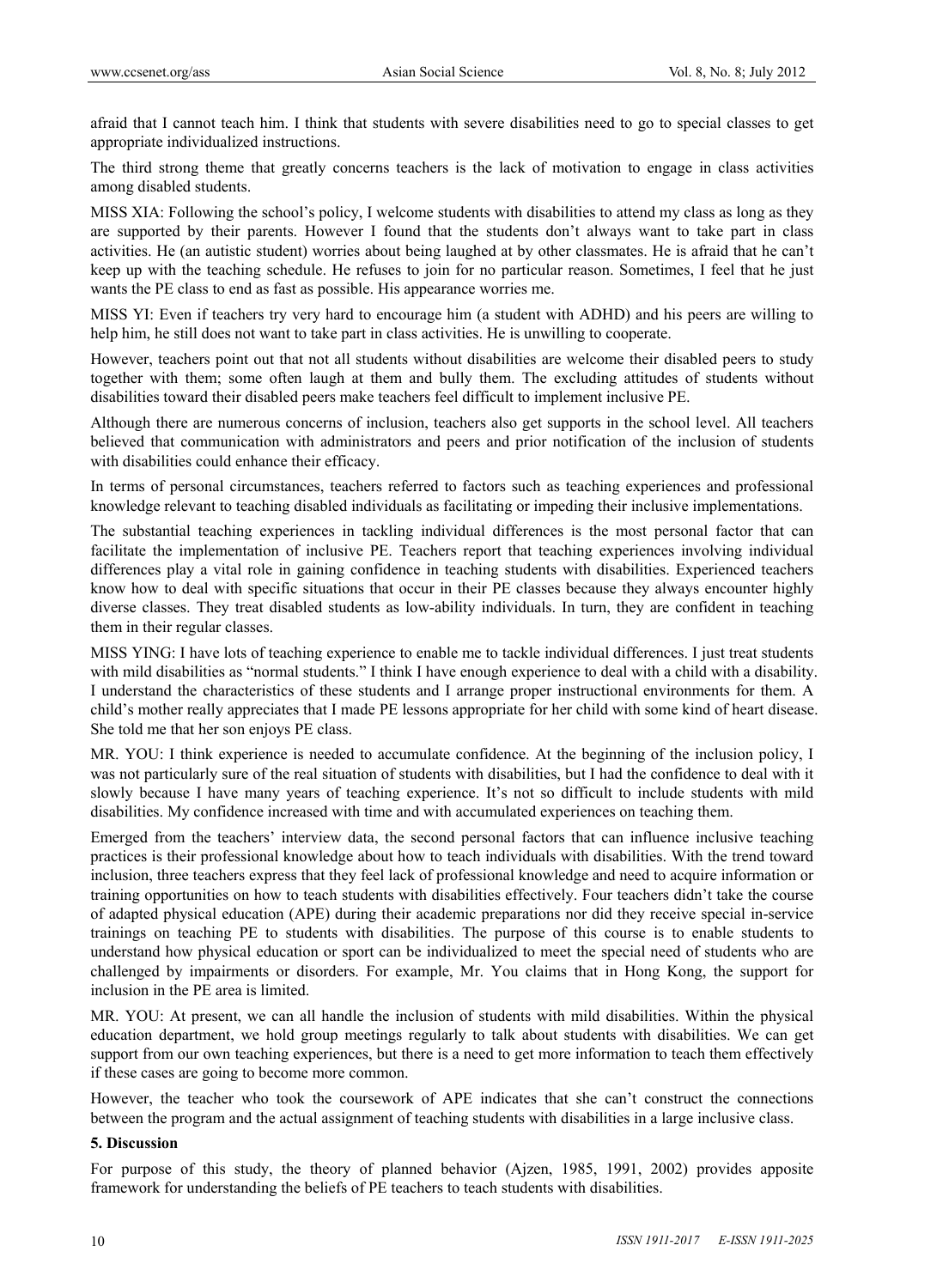First, teachers hold less than favorable attitudes based on the several salient behavioral beliefs about the behavior of teaching students with disabilities. This finding is in accord with the accessible beliefs about the consequences of the TPB (Ajzen, 1991, 2002) and consistent with related research by Sato and Hodge (2009). However, Hodge et al. (2004) and Conatser et al. (2002) reported that teachers were positively disposed to inclusion. Sato et al. (2007) found that teachers had developed behavioral beliefs (ranging from favorable, ambivalent, to unfavorable) based on the degree to which they encountered difficulties teaching in inclusive classes. According to Ajzen (2005), the attitude toward the behavior is determined by the person's evaluation of the outcomes associated with the behavior and by the strength of these associations. Participants in this study hold less than favorable attitudes because they believe that including students with disabilities into their mainstream curricular PE leads to mostly negative outcomes, such as damaging the self-esteem of disabled students, hindering the motor skill development of disabled students, and so on.

Second, teachers are motivated to comply with inclusive educational policies and significant referents (e.g., school administrators and coworkers) and intend to implement inclusive practices. This finding is also in accord with the accessible beliefs about the subjective norms of the TPB (Ajzen, 1991, 2002) and consistent with previous studies (Hodge, et al., 2004; Sato & Hodge, 2009). Results show that teachers intend to teach students with disabilities by following government's and school's policies on inclusion and complying with their coworker's practices and suggestions, although they hold less than favorable attitudes. Comparing with previous studies, the social worker is first mentioned as one referent that may help PE teachers decide to teach student with disabilities. In Hong Kong, school social work service has existed for more than 30 years, and the policy of "one school social worker for each secondary school" was implemented in 2000 (To, 2007). Teachers can get more personal information on students with disabilities from social workers who concentrate on helping students adjust in schools and who know more about the characteristics of students with disabilities.

Third, control beliefs are concerned with the presence or absence of factors that can facilitate or impede the performance of a particular behavior (Ajzen & Cote, 2008). Specifically, the role of control beliefs is illustrated in this study; it deals with teaching disabled students. Numerous factors can help or hinder teaching of students with disabilities. These potential facilitators and inhibitors were also partly reported by Sato et al. (2007), Morley et al. (2005), Hodge et al. (2004), Lienert et al. (2001), and LaMaster et al. (1998). The more necessary resources and support or knowledge teachers believe they possess, and the fewer difficulties or impediments they anticipate, the greater is their perceived control over the behavior of teaching students with disabilities. These factors can influence the degree of control a teacher teaches students with disabilities in his/her PE class.

Stated differently, five potential facilitating factors mentioned frequently were teachers' substantial experience on tackling individual differences, possession of professional knowledge relevant to teaching disabled students, interaction with peers and school administrators, availability of help from the students without disabilities, and prior notification of presence of students with a disability. According to Ajzen (2005), control beliefs may be based in part on past experience with the behavior. Based on their own past work experiences, teachers have substantial teaching experience to tackle individual differences. This constructs their confidences to meet the challenge of inclusion. At the same time, these beliefs are also usually influenced by second-hand information about the behavior, which comes from an observation of the experiences of acquaintances and friends, and by other factors that increase or reduce the perceived difficulty of performing the behavior in question (Ajzen, 2005). For example, teachers get relevant useful information and then improve their control beliefs of teaching students with disabilities through interacting with school administrators, peers, and social workers. In addition, getting support from students without disabilities and school prior messages relevant to the presence of students with disabilities, also make teachers perform the behavior of teaching disabled students well. These findings support the notion that the more the attainment of a behavioral goal is considered to be under an individual's volition, the stronger the association with an intention to perform the behavior (Ajzen, 2005; Conatser, et al., 2002; Hodge, et al., 2004). Furthermore, teachers experienced limited initial teaching training and continuing professional development (CPD) opportunities relevant to teaching students with disabilities. This finding is consistent with previous studies by Morley et al. (2005), Smith and Green (2004), and LaMaster et al. (1998). Therefore, the availability of in-service training about how to teach disabled students relevant to a PE-specific context for teachers is mentioned once again in this study. In turn, research on how teachers' inclusive pedagogical knowledge developed is need. As to relevant initial teaching training, Hodge et al. (2002) points that acquiring adequate physical education teacher education (PETE) training relevant to teaching students with disabilities enhances teachers' perceived competences toward inclusive practices. However, the effect of the APE program is not sure in this study. Therefore, there is a need to examine the views of teachers who completed the APE coursework of its effects. In addition, more discussion with teachers who took the APE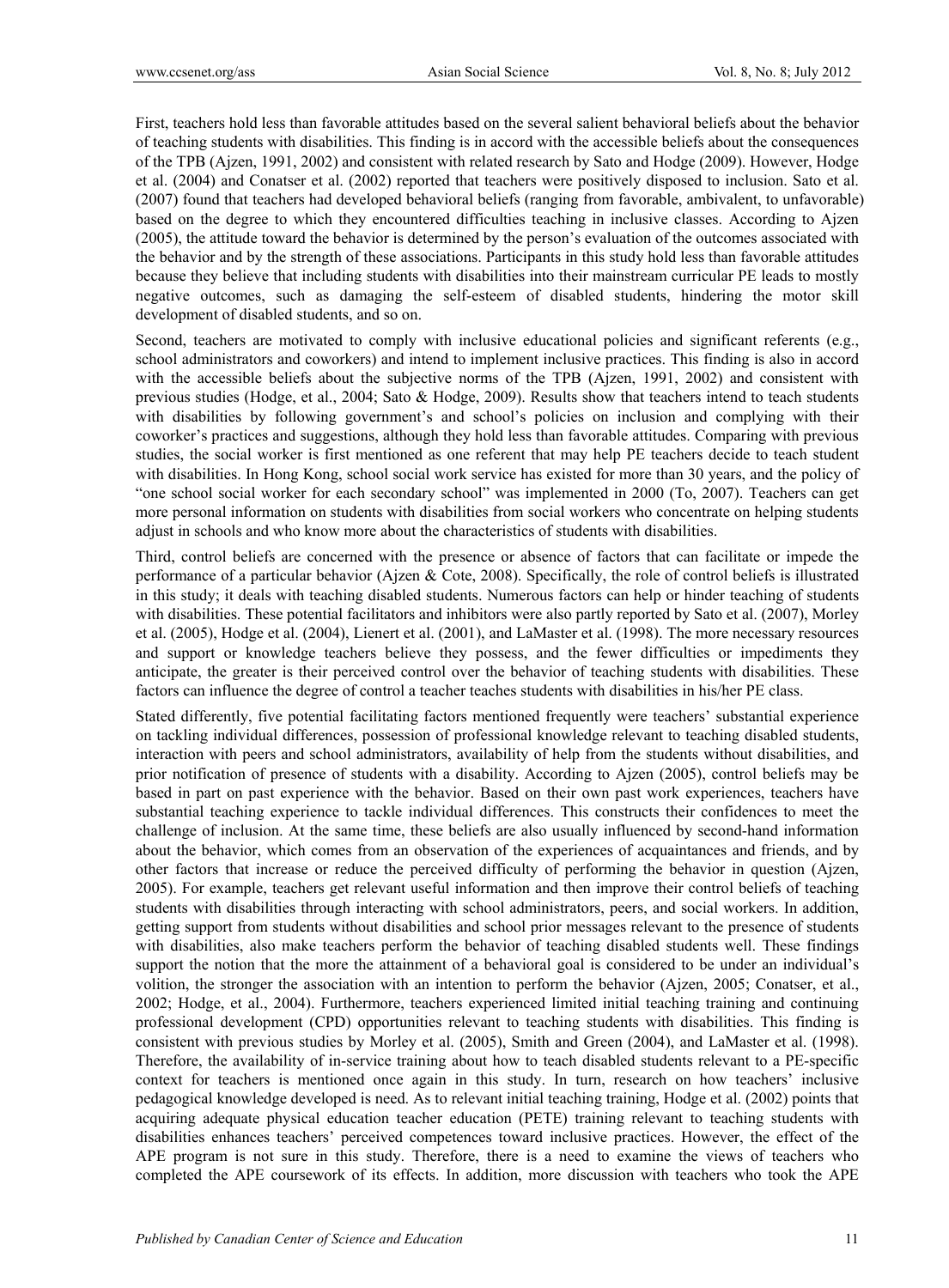program on how to construct the relationship between the program and the actual teaching situation would perhaps yield richer data that would offer implications for PETE providers.

Five frequently mentioned factors whose presence would hamper teaching disabled students were large class size, limited time, the type and severity of student disabilities, lack of motivation among disabled students to participate in PE classes, and the excluding attitudes of students without disabilities. Sherrill (1998) noted that class sizes larger than 30 when working with students with disabilities contributes to teacher burn out, intensifies discipline problems, and is a barrier to individualizing physical education instruction. Therefore, school organization should consider modifying class size for meeting the inclusion challenges. For the lack of motivation of students with disabilities to engage in class activities, more qualitative research is needed to conduct to examine the perceptions of students with disabilities about their being included into the mainstream curricular PE. The qualitative data would helpful for teachers' modified teaching practices and further inclusion of them. According to Ajzen and Cote (2008), each control belief contributes to a perceived behavioral control, in direct proportion to the perceived power of the factors to facilitate or impede the performance of the behavior. Therefore, the more teachers foster potential facilitating factors and deal with potential inhibiting factors in their inclusive teaching practices, the stronger are their intentions to include and to teach students with disabilities, and the higher are the behaviors they actually conduct.

### **6. Conclusions**

Based on the theory of planned behavior, this study used a qualitative approach to elicit and code readily accessible beliefs of teachers toward teaching students with disabilities. Results show that PE teachers intend to implement inclusive practices because of their motivation to comply with inclusive policies and significant referents (SN), and their perceived behavior control (PBC), although they have less than favorable attitudes toward inclusion and toward teaching students with disabilities (AB). These results confirm the importance of subjective norms and perceived behavior control on the decisions of teachers to teach students with disabilities in inclusive PE settings.

This study brings to the literature information on the beliefs of PE teachers regarding inclusion and teaching students with disabilities in Hong Kong. A primary target for future research is exploring how attitudes may be changed toward teaching students with disabilities and examining the extent to which certain factors influence intentions—to more accurately find the best method for increasing the confidence of PE teachers in the inclusion process and in teaching students with disabilities.

### **References**

- Ajzen, I. (1985). From intentions to action: a theory of planned behavior. In J.Kuhl & J. Beckmann (Eds.), *Action-control from cognition to behavior* (pp. 11-19). Heidelberg, Springer.
- Ajzen, I. (1991). The theory of planned behavior. *Organizational Behavior and Human Decision Processes, 50*(2), 179-211. http://dx.doi.org/10.1016/0749-5978(91)90020-T
- Ajzen, I. (2002). Constructing a TpB questionnaire: Conceptual and methodological considerations. Retrieved from http://www.people.umass.edu/aizen/Tpb.html
- Ajzen, I. (2005). *Attitudes, personality, and behavior* (2nd ed). Milton-Keyness, Eng: Open University Press.
- Ajzen, I., & Cote, N. G. (2008). Attitudes and the prediction of behavior. In W. D. Crano & R. Prislin (Eds.), *Attitudes and attitude change*. New York: Psychology Press.
- Bailey, R., & Robertson, C. (2000). Including all pupils in primary physical education. In R. P. Bailey & T. M. Macfadyen (Eds.), *Teaching physical education* (pp. 5-11). London: Continuum.
- Barton, L. (1998). *The politics of special educational needs*. Lewes: The Falmer Press.
- Block, M. E., & Rizzo, T. L. (1995). Attitudes and attributes of physical educators associated with teaching individuals with severe and profound disabilities. *Journal of the Association for Persons with Severe Handicaps, 20*(1), 80-87.
- Borko, H., & Putnam, R. (1996). Learning to teach. In D. C. Berliner & R. C. Calfee (Eds.), *Handbook of educational psychology* (pp. 673-709). New York: Macmillan.
- Cheminas, R. (2000). *Special education needs for newly qualified and student teachers*. London: David Futon Publishers.
- Conatser, P., Block, M., & Lepore, M. (2000). Aquatic instructors' attitudes toward teaching students with disabilities. *Adapted Physical Activity Quarterly, 17*(2), 197-207.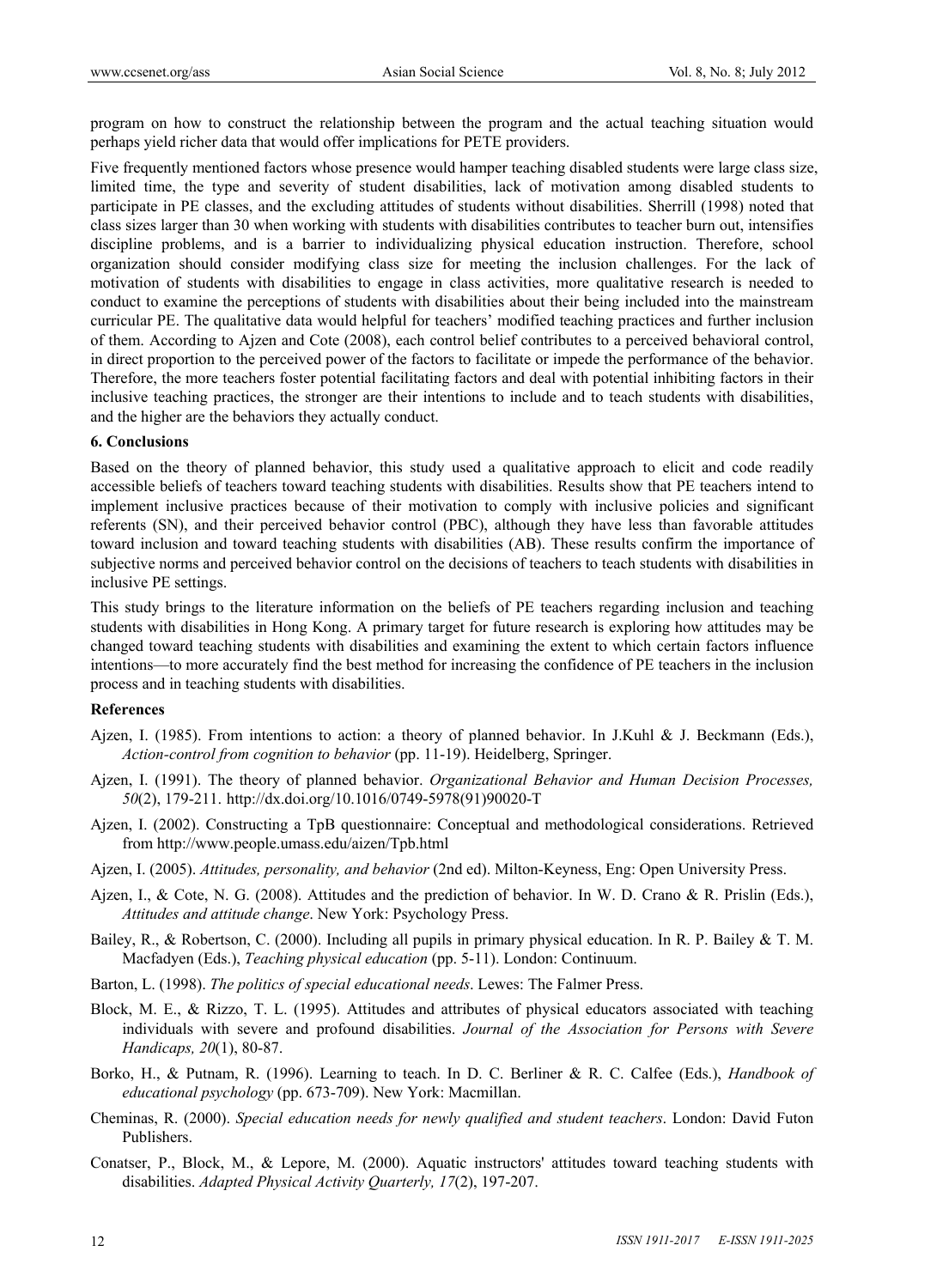- Conatser, P., Block, M. E., & Gansneder, B. (2002). Aquatic instructors' beliefs toward inclusion: The theory of planned behavior. *Adapted Physical Activity Quarterly, 19*(2), 172-187.
- Crawford, N., Heung, V., Yip, E., Yuen, C., & Yim, S. (1999). Integration in Hong Kong: where are we now and what do we need to do? A review of the Hong Kong government's pilot project. *Hong Kong Special Education Forum, 2*(3), 1-13.
- Creswell, J. W. (2007). *Qualitative inquiry and research method: Choosing among five approaches* (2<sup>nd</sup> ed.). Thousand Oaks, CA: Sage.
- DePauw, K. P., & Doll-Tepper, G. (2000). Toward progressive inclusion and acceptance: Myth or reality? The inclusion debate and bandwagon discourse. *Adapted Physical Activity Quarterly, 17*(2), 135-143.
- Education Bureau. (2008). *Whole School Approach to Integrated Education Operation Guide*.
- Fitzgerald, H. (2006). Disability and physical education. In D. Kirk, D. Macdonald & M. O'Sullivan (Eds.), *The Handbook of Physical Education*. London: Sage Publications.
- Forlin, C. L. (2007). Inclusive educational practices: A way forward for Hong Kong. *Chinese Education and Society, 40*(4), 63-75. http://dx.doi.org/10.2753/CED1061-1932400405
- Haney, J. J., & McArthur, J. (2002). Four case studies of prospective science teachers' beliefs concerning constructivist teaching practices. *Science Education, 86*(6), 783-802. http://dx.doi.org/10.1002/sce.10038
- Hodge, S. R., Ammah, J. O. A., Casebolt, K., Lamaster, K., & O'Sullivan, M. (2004). High school general physical education teachers' behaviors and beliefs associated with inclusion. *Sport Education and Society, 9*(3), 395-419. http://dx.doi.org/10.1080/13573320412331302458
- Katz, L. G. (1972). Developmental stages of preschool teachers. *Elementary School Journal, 73*(1), 50-54. http://dx.doi.org/10.1086/460731
- Klavina, A. (2008). Using peer-mediated instructions for students with severe and multiple disabilities in inclusive physical education: A multiple case study. *European Journal of Adapted Physical Activity, 1*(2), 7-19.
- LaMaster, K., Gall, K., Kinchin, G., & Siedentop, D. (1998). Inclusion practices of effective elementary specialists. *Adapted Physical Activity Quarterly, 15*(1), 64-81.
- Legislative Council. (2010). The Hong Kong Legislative Council.
- Lienert, C., Sherrrill, C., & Myers, B. (2001). Physical educators' concerns about integrating children with disabilities: A cross-cultural comparison. *Adapted Physical Activity Quarterly, 18*(1), 1-17.
- Lincoln, Y. S., & Guba, E. G. (1985). *Naturalistic inquiry*. Thousand Oaks, CA: Sage.
- Martin, J. J., & Kulinna, P. H. (2004). Self-efficacy theory and the theory of planned behavior: Teaching physically active physical education classes. *Research Quarterly for Exercise and Sport, 75*, 288-298.
- Martin, J. J., & Kulinna, P. H. (2005). A social cognitive perspective of physical-activity-related behavior in physical education. *Journal of Teaching in Physical Education, 24*, 265-281.
- Meegan, S., & MacPhail, A. (2006). Irish physical educators' attitude toward teaching students with special educational needs. *European Physical Education Review, 12*(1), 75-97. http://dx.doi.org/10.1177/1356336X06060213
- Merriam, S. B. (2009). *Qualitative research: A guide to design and implementation (Revised and expanded from qualitative research and case study application in education)*. San Francisco: Jossey-Bass.
- Morley, D., Bailey, R., Tan, J., & Cooke, B. (2005). Inclusive physical education: teachers' views of including pupils with special educational needs and/or disabilities in physical education. *European Physical Education Review, 11*(1), 84-107. http://dx.doi.org/10.1177/1356336X05049826
- Obrusnikova, I. (2008). Physical educators' beliefs about teaching children with disabilities. *Perceptual and Motor Skills, 106*, 637-644. http://dx.doi.org/10.2466/pms.106.2.637-644
- Patton, M. Q. (2002). *Qualitative research and evaluation methods*. Thousand Oaks, CA: Sage.
- Rizzo, T. L., & Vispoel, W. P. (1991). Physical educators' attributes and attitudes toward teaching students with handicaps. *Adapted Physical Activity Quarterly, 8*(1), 4-11.
- Sato, T., & Hodge, S. R. (2009). Japanese physical educators' beliefs on teaching students with disabilities at urban high schools. *Asia Pacific Journal of Education, 29*(2), 159-177.